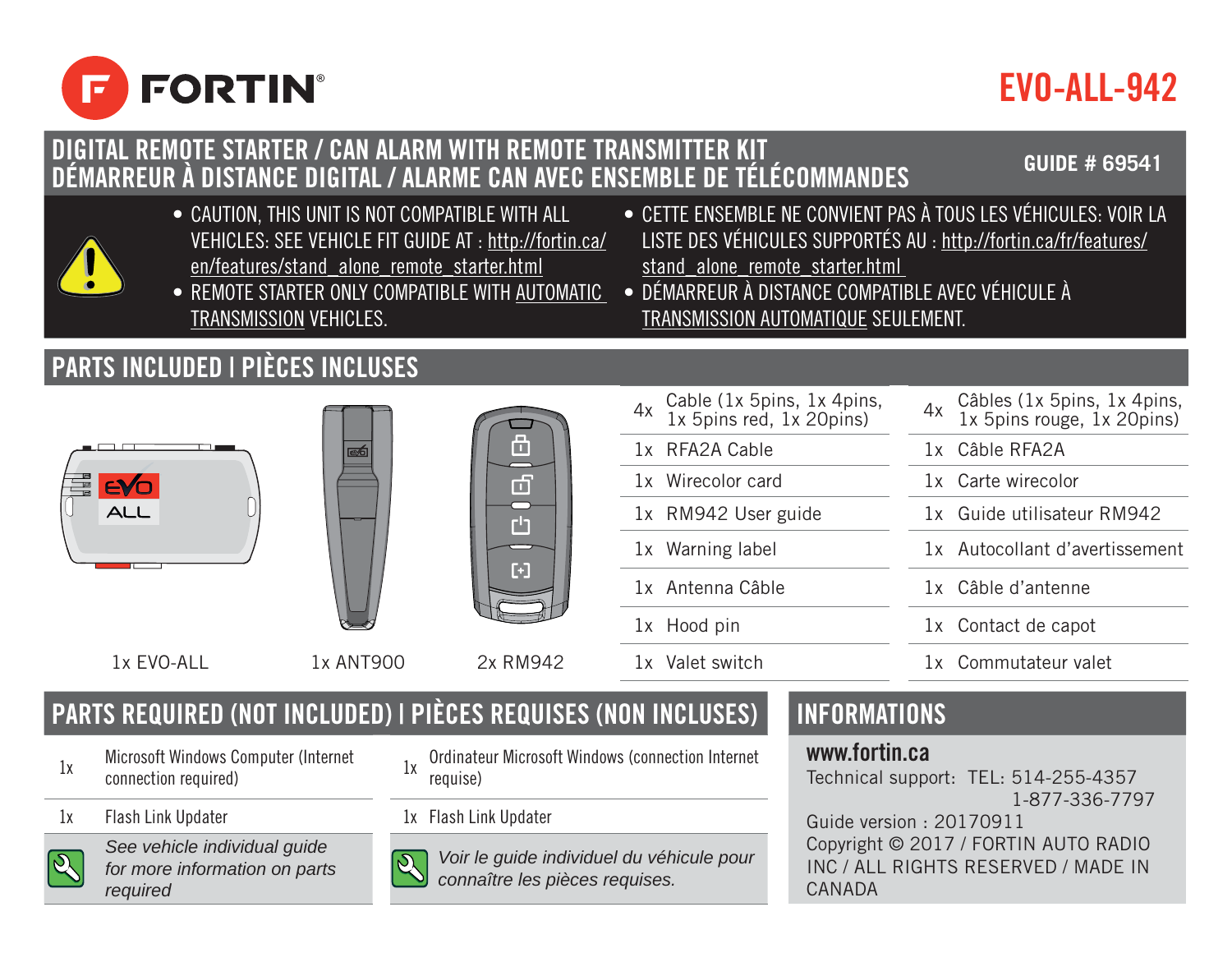## **CHOOSE YOUR INSTALLATION TYPE | CHOISIR SON MODE D'INSTALLATION**



## **TRANSMITTER KIT PROGRAMMING | PROGRAMMATION ENSEMBLE DE TÉLÉCOMMANDES**

| 를 <mark>EYO</mark><br>ALL | <b>Program bypass option:</b><br>Programmez l'option du contournement: | UNIT OPTION<br><b>OPTION UNITE</b> | <b>DESCRIPTION</b>         |
|---------------------------|------------------------------------------------------------------------|------------------------------------|----------------------------|
|                           |                                                                        | Н2                                 | Supported RF KITS: FORTIN2 |
|                           |                                                                        |                                    | Kits RF support: FORTIN2   |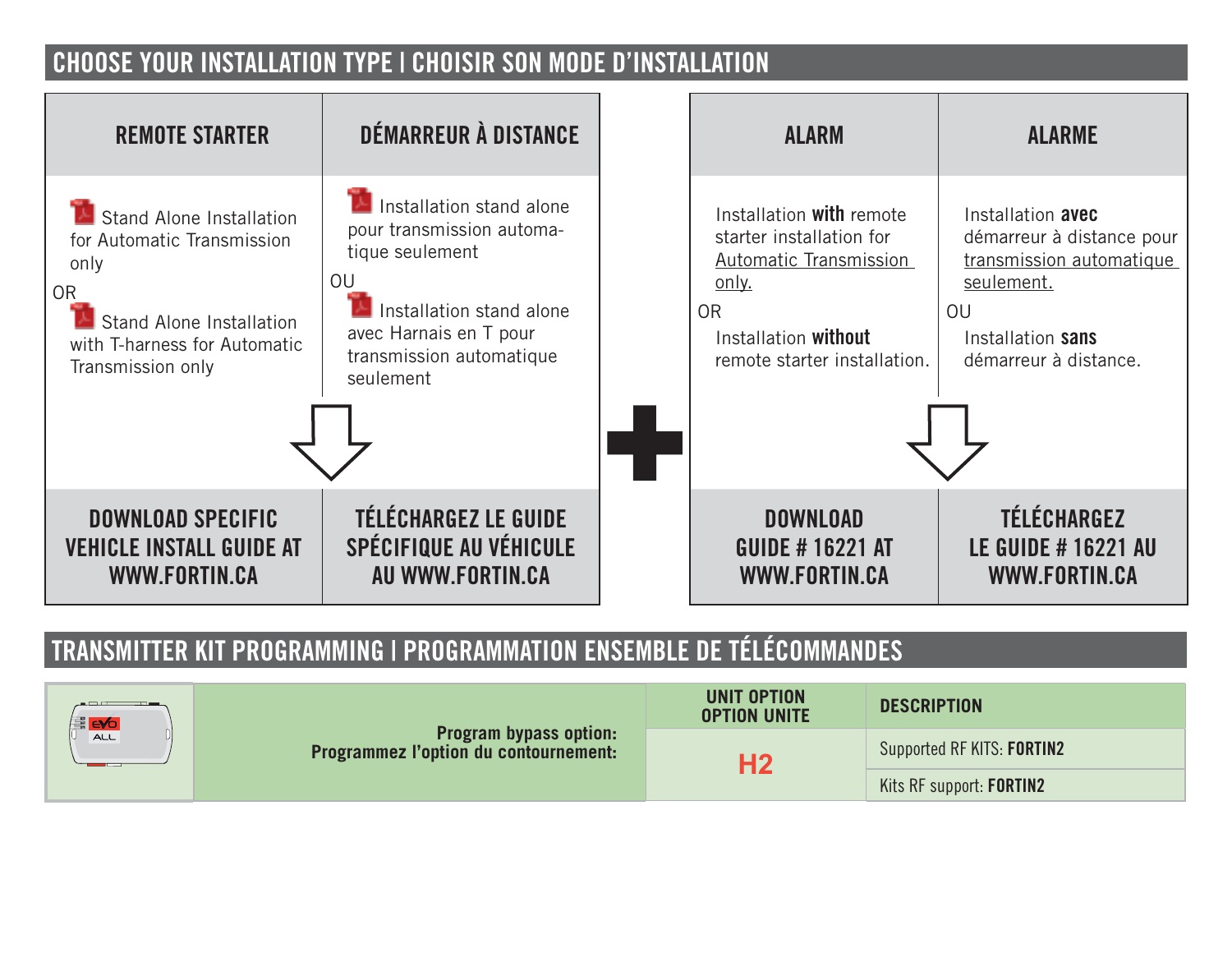## **CONNECTION GUIDE WITH T-HARNESS | GUIDE DE CONNECTION AVEC T-HARNAIS**

DOWNLOAD THE COMPLETE VEHICLE INSTALL GUIDE AT WWW.FORTIN.CA FOR THE OTHER NECESSARY CONNECTIONS. THE EVO-ALL MUST BE CONNECTED AND PROGRAMMED TO THE VEHICLE.

TÉLÉCHARGEZ LE GUIDE D'INSTALLATION COMPLET DU VÉHICULE AU WWW.FORTIN.CA POUR LES AUTRES BRANCHEMENTS REQUIS. LE EVO-ALL DOIT ÊTRE BRANCHÉ ET PROGRAMMÉ AU VÉHICULE



## **CONNECTION GUIDE WITHOUT T-HARNESS | GUIDE DE CONNECTION SANS T-HARNAIS**